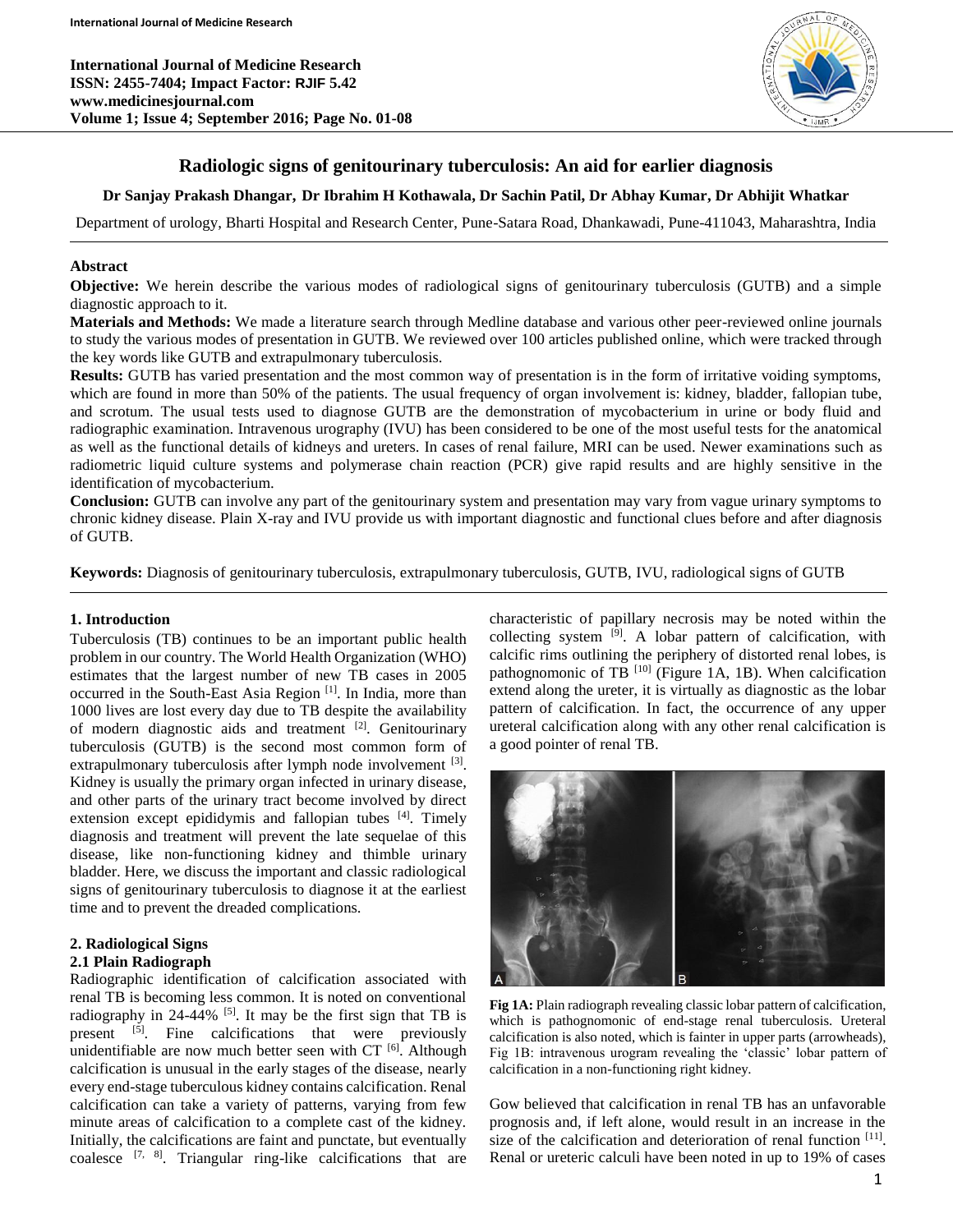[12]. Calcified caseous tissue characteristically appears to be very homogeneous and only moderately dense, looking like ground glass; this is often referred to as 'putty kidney'.(fig 2)

Premkumar *et al*. labelled calcification 'putty-like' if any area of faint calcification of uniform density was greater than 1 cm in diameter<sup>[13]</sup>.



**Fig 2:** Diffuse uniform extensive parenchymal calcification forming a cast of the kidney with autonephrectomy

#### **2.2 Intravenous Urography**

The IVU has been considered as one of the most useful tests for obtaining anatomical and functional details of the kidneys [14]. It can show a broad range of findings, depending on the severity of infection. In a series of 45 patients, the IVU pointed to the diagnosis of urinary TB in 88% [15]. However, approximately 10-15% of patients who present with active renal TB may have normal urographic findings [16]. Isolated parenchymal miliary

tubercles usually produce urographic findings only when a calyx is involved  $[17]$ . The earliest urographic change occurs in the minor calyces, with subtle initial signs such as minimal calyceal dilatation [5] and mild loss of calyceal sharpness due to mucosal edema  $^{[17]}$  (Fig 3A,3B). As the disease progresses, the calyceal outline becomes more irregular, fuzzy, and ragged and, later, feathery and moth-eaten in appearance (Fig 4A, 4B, 4C).



**Fig 3A:** showing fuzzy irregular and truncated calyces-features suggestive of papillary necrosis (white arrow in ivp film)



Fig 3B: Usg films showing irregular calyx and papillary necrosis (p=necrosed papilla)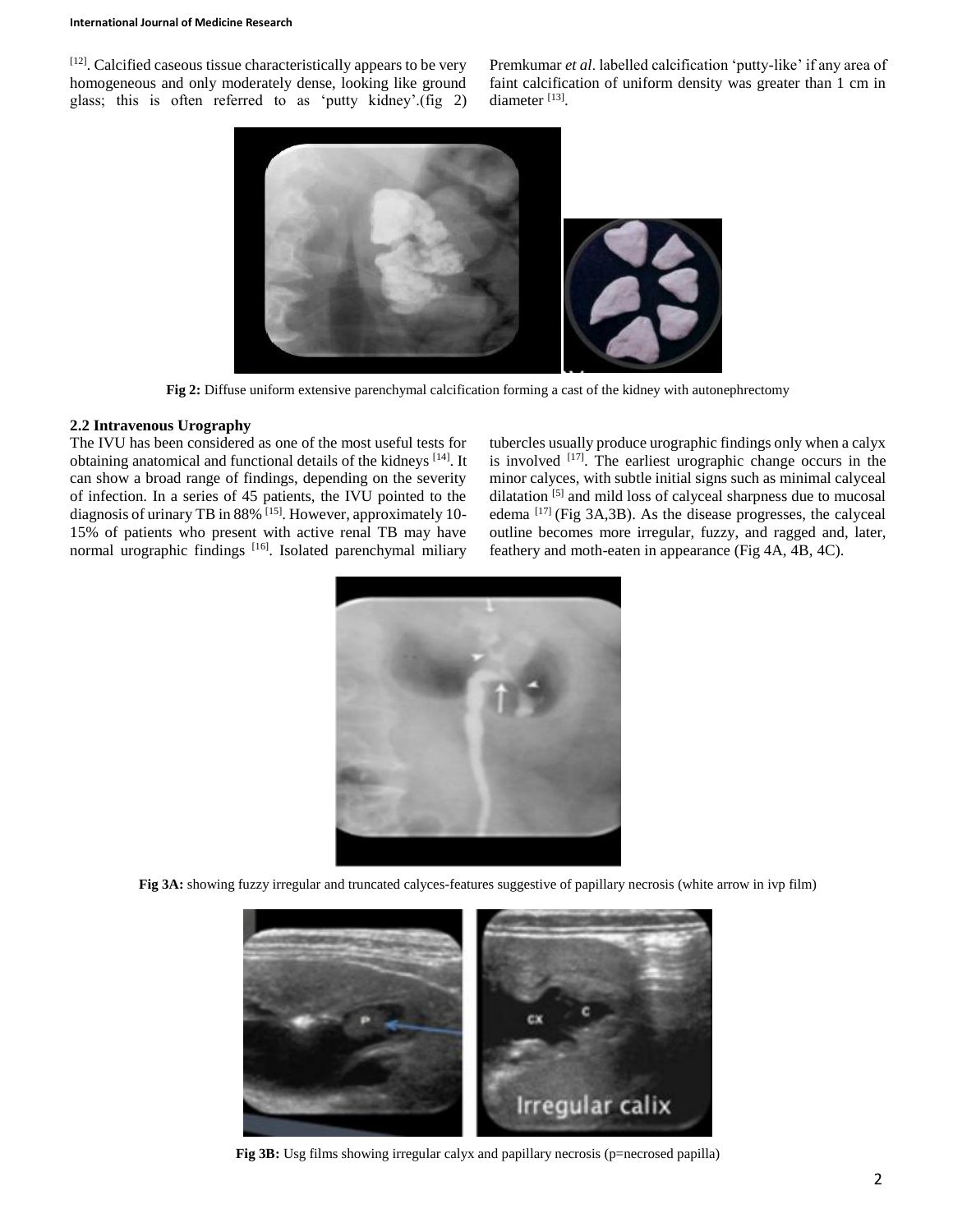

**Fig 4A:** showing moth eaten appearance in IVP



**Fig 4B:** illustartion of moth eaten appearance



**Fig 4C.**

Although calyceal erosion has been described as the first IVU sign in renal TB, in practice, early papillary necrosis (Fig 3A, 3B) may be the first detectable sign. Caseating parenchymal tuberculomas may rupture into an adjacent calyx, resulting in an irregular cavity that fills with contrast  $[17, 5]$  (Fig 5A, 5B). According to Elkin, this resembles renal papillary necrosis on IVU or retrograde pyelography  $[17]$ . TB papillary necrosis results not only from ischemia, which is the basis of change in most renal papillary necrosis, but also as a result of direct tissue destruction. We have seen classic early forniceal and even central papillary necrosis (Fig 3A, 3B) in numerous proven cases of renal TB that cannot be differentiated from papillary necrosis due to other causes. (Fig 6A, 6B)



**Fig 5:** (A) Intravenous urogram revealing a "hiked up" renal pelvis (arrow). Tuberculosis cavity (white arrowheads) communicating with the upper group of calyces. Black arrowheads represent medial border of a compound upper calyx, (B) Intravenous urogram revealing fluffy cavities (white arrowheads) communicating with a compound upper calyx (black arrowheads). Odd shaped pockets of contrast communicating with a lower calyx (and with each other) [circled areas], represent caseated necrotic cavities



**Fig 6A:** Showing Forniceal excavation or the lobster claw Sign in which the necrotic papillary tip may remain within The excavated clayx, producing a signet ring when the clayx Is filled with contrast material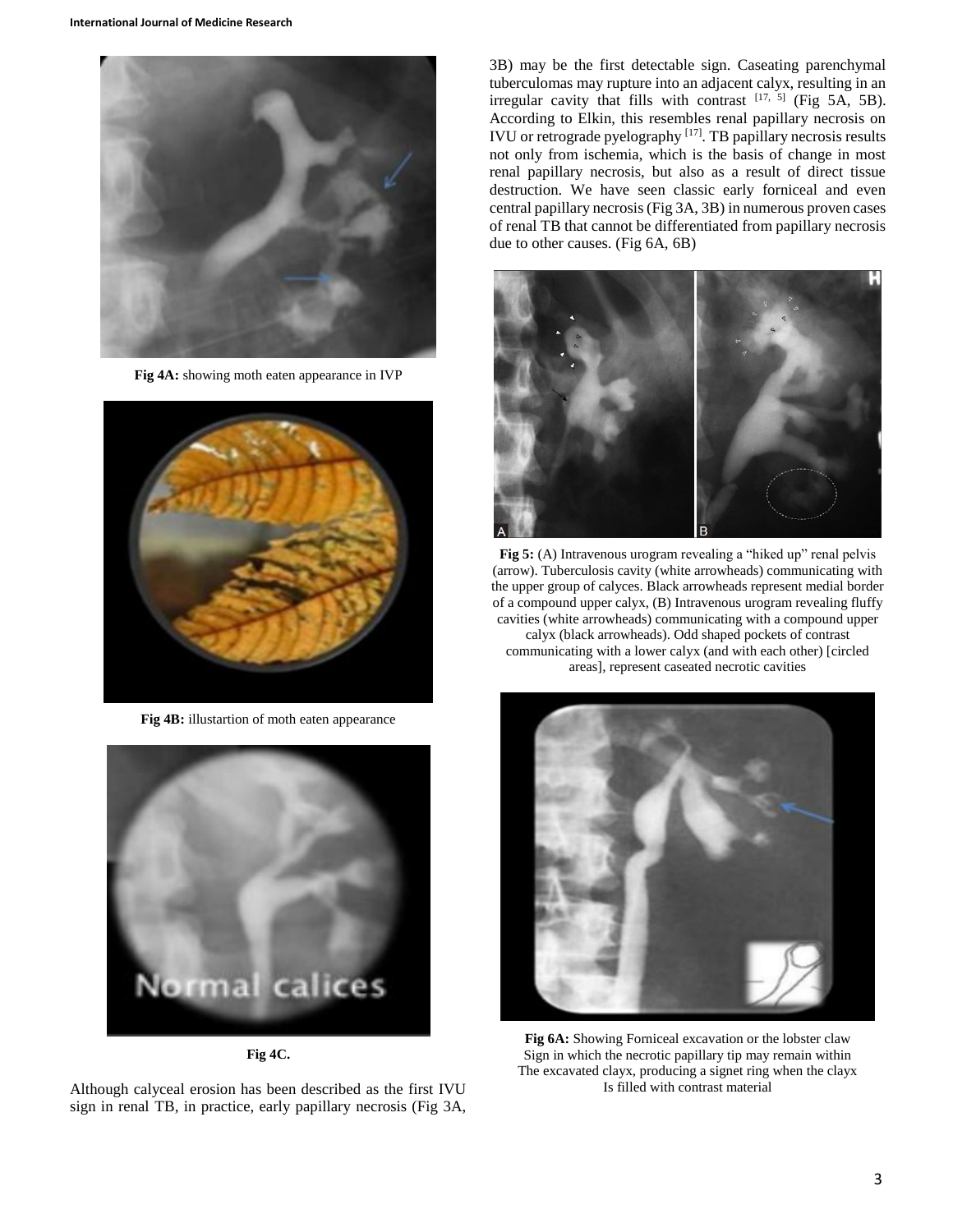

**Fig 6B:** illustrating the lobster's claw

In TB, the central type is probably due to ischemia, and the forniceal, usually due to direct erosion. Ischemic papillary necrosis in renal TB could be caused by a small granuloma eroding or impinging upon adjacent vessels [18], or be the result of TB endarteritis [19]. Medullary cavitation with communication to the collecting system has been described as a frequent finding by Kollins *et al*. [20] (Fig 7A,7B) It may be the sole radiographic abnormality and, at times, may not be differentiable from papillary necrosis due to other causes. It may involve one or more papillae, unilaterally or bilaterally, and can vary in appearance from small and smooth to large and irregular [20]. Irregular pools of contrast material may thus be seen adjacent to dilated calyces<sup>[21]</sup>. Focal or global compromise of renal function may be noted (Fig 8A, 8B)



**Fig 7A:** Showing cavitation: egg in cup appearance



**Fig 7B:** illustrating egg in cup appearance



**Fig 8A:** intravenous urogram revealing a non –functioning left kidney and a small Capacity urinary bladder. The combination is suggestive of a tuberculosis origin for the Non- function,



**Fig 8B:** ntravenous urogram revaling non-functioning right kidney. Left renal pelvic and upper infundibular scarring (white arrowheads), resulting in Uneven caliectasis. a let lower ureteric stricture (arrow) and small capacity bladder(black arrowheads ) are also noted

The abnormalities outlined so far, i.e., calyceal dilatation, loss of sharpness, fuzziness, papillary necrosis, and initial cavitation, are the early changes of renal TB. The late or advanced manifestations include extensive cavitation, fibrotic strictures, cortical scars, mass lesions, calcification, autonephrectomy, perinephric abscess, and fistula formation.

Cicatricial deformity of the calyces may lead to pinching of the tips of the minor calyces. Continued destruction may transform the minor calyx into a large pocket of necrotic caseous material, with or without fibrous obstruction of the infundibulum [5]. Cavities may be differentiated as obstructive or non-obstructive [22]. In the former, contrast medium does not enter the cavity on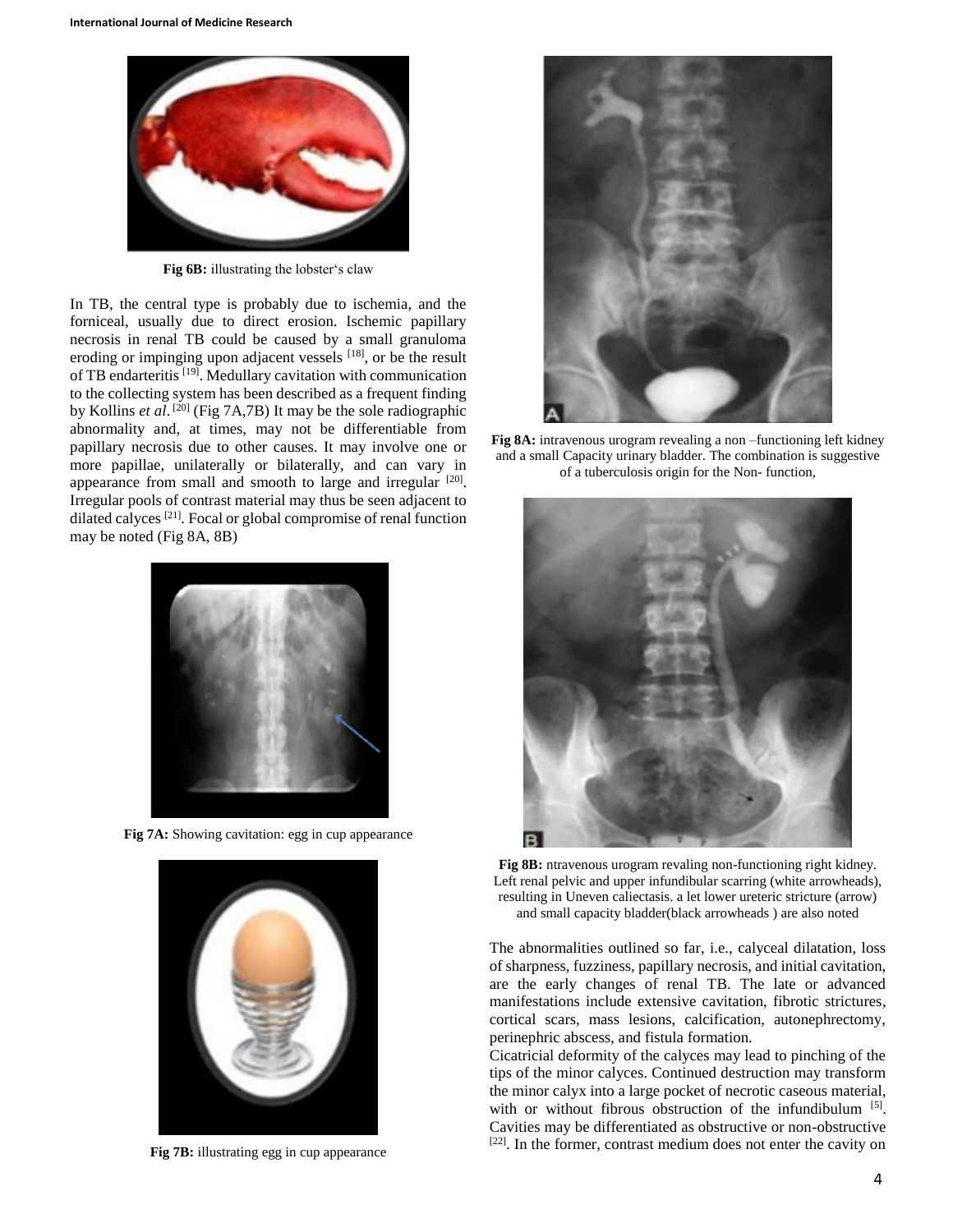retrograde pyelography but vague visualization may occur on the IVU (Fig 9).



**Fig 9:** Showin nonfilling of the collecting system elements at the lower pole of the left kindney (arrow)

In the latter, opacification occurs only on the retrograde study (Fig 10 & 11)



**Fig 10:** showing the collecting system with contrast material in large papillary cavity star showing the cavity and the arrow showing the blunted calyx

Making it difficult to differentiate a dilated, diseased calyx from a cavity that has ruptured into the calyx. The obstructive type needs close follow-up with US. Gentle balloon dilatation may be attempted if the narrowing gets worrisome. Successful





**Fig 11:** Pyelocavitatory (arrowheads) and pyelolymphatic reflux (arrows) noted on retrograde pyelography

Renal functional damage due to strictures is greater than that from renal parenchymal tuberculomas [17]. The three danger points of fibrosis are: The lower ureter, the pelvi-ureteric junction, and the neck of a calyx  $[6, 5, 26]$ . Fibrosis is the result of healing and may thus develop during treatment [17]. Strictures may affect the calyceal neck, infundibulum, or the renal pelvis and result in hydrocalyx, regional hydrocalicosis, or generalized dilatation of the calyces and infundibula, respectively. Commonly, a number of strictures are present, and the renal pelvis is small and contracted. Obstruction of areas not directly affected by tuberculous ulcerations and kinking of the renal pelvis can occur due to traction from a strictured infundibulum and parenchymal fibrosis. These are known as Kerr's kinks $27$ . Scarring causes various kinds of calyceal deformities, some of which are probably unique to TB. A stricture of the inferior margin of the renal pelvis and its cephalic retraction, the socalled 'hiked-up pelvis,' may be seen $<sup>6</sup>$  (Fig 12A,12B).</sup>



**Fig 12A:** Showing hiked up pelvis: cephalic retraction of the inferior medial margin of the renal pelvis at the ureteropelvic junction



**Fig 12B:** Showing Kerr's kink: cortical scarring with dilatation and distortion of adjoining calyces coupled with strictures of the pelvicalyceal system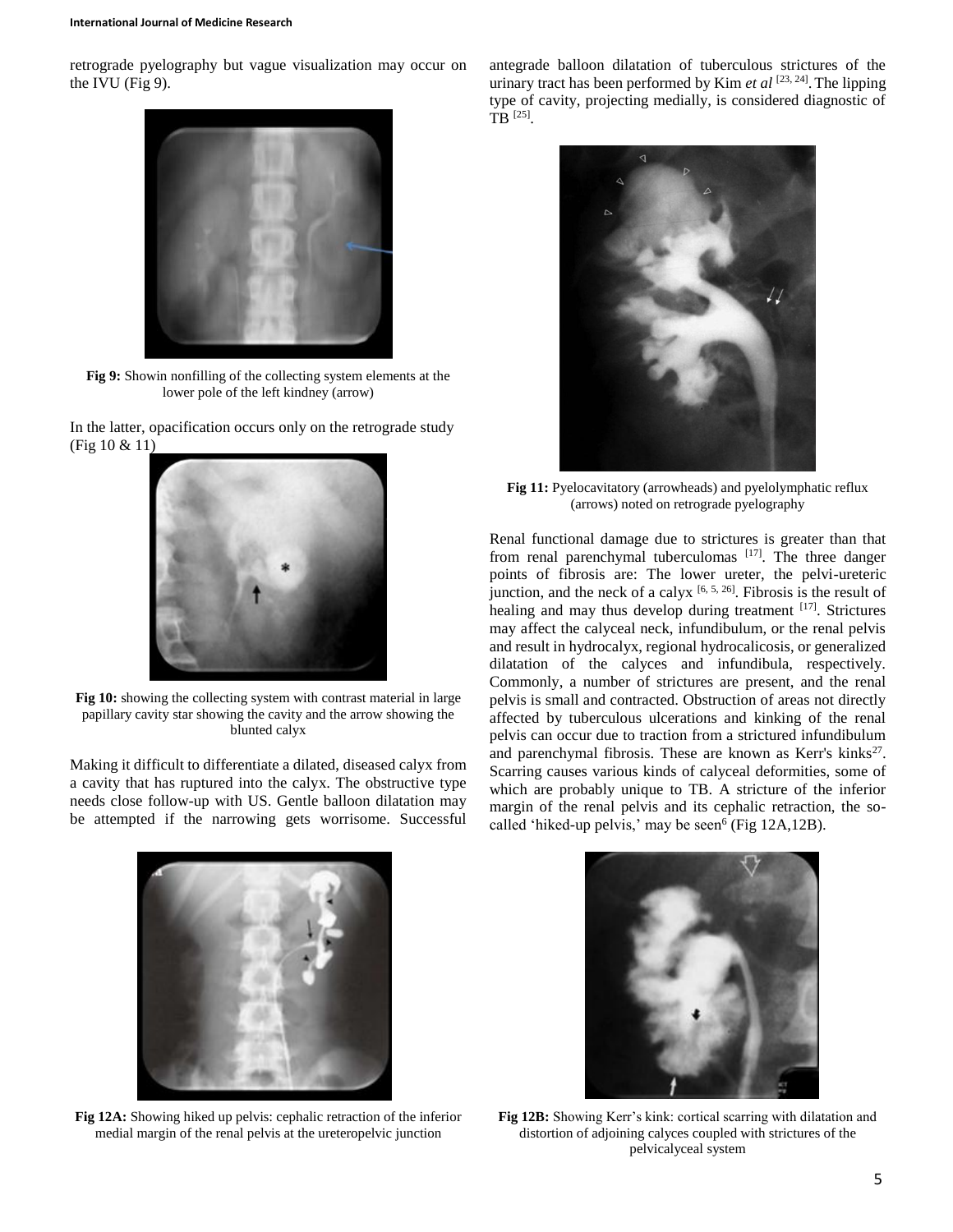#### **International Journal of Medicine Research**

Obstruction from strictures leads to dilatation of the PCS and pressure atrophy of the renal tissue. Such hydronephrosis tends to have irregular margins and reveal filling defects, which are due to caseous debris <sup>[28]</sup> (Fig 13). TB infection in the dilated calyces results in a closed pyocalycosis and leads to caseation of the surrounding renal tissue. A completely stenosed infundibulum or calyx can cause complete failure of contrast excretion by the involved renal parenchyma ('phantom calyx')  $[17]$  (Fig 14). If such an area is small and represents the only abnormal focus within the kidney, the urogram may erroneously be interpreted as normal  $[29]$ . A tiny infundibular stump (amputated calyx) or spike may be a good clue in such instances.



**Fig 13:** Delayed phase of intravenous urogram with a non-functional left kidney opacified retrogradely: Developing lobar caseation in the upper third of the left kidney (black arrowheads). Note assimilation of the dilated calyces into the renal parenchyma. Ragged hydrocalicosis (indicative of marked urothelial thickening) noted in the lower half of

the left kidney (arrows). Parenchymal demarcation is still clear adjacent to the same (dotted line represents the non-visualized left renal outline). Right renal papillary necrosis is also seen (circled area) and so are calcified left paraspinal lymph nodes (white arrowheads)



**Fig 14:** Intravenous urogram revealing cicatrization that has resulted in obliteration of the renal pelvis, multiple infundibular strictures (white arrows) and uneven caliectasis. Note non-visualization of the

middle group of calyces–the "phantom calyx" (black arrows) and a cavity communicating with a lower calyx (arrowheads)

Parenchymal scars are common, being seen in over 50% of patients <sup>[12]</sup>. They can be seen either overlying blunted calyces or in between the calyces.

As the disease progresses it may become difficult to differentiate between hydronephrosis and TB granulomas, as both are masses that do not opacify with contrast at urography/pyelography. US, CT, and MRI are helpful in such situations.

The late phase of progression of granulomatous destruction of the kidney, with subsequent obstructive uropathy, can lead to an autonephrectomy. This is considered typical of end-stage renal TB  $^{[6]}$ . There are two types: (1) the caseo-cavernous autonephrectomized kidney, i.e., an enlarged kidney converted into a caseous filled sac, with or without calcification; and (2) the shrunken, fibrotic, and often calcified kidney. In both instances, there is usually obstruction of the ureter at some point, but this is not essential in type  $(1)^5$ . However, both types will be non-functional on the IVU (Fig 15).



**Fig 15:** Nephrographic phase of intravenous urogram: Right subtotal autonephrectomy ("lobar calcification") with partial sparing of the lower pole, which revealed functional calyces on later films. Note scattered calcification in the right psoas region (arrowheads)

Non-functioning kidneys in TB can be seen in: (A) autonephrectomy, (B) obstruction (ureteric obstruction, including post-treatment fibrosis), and (C) renovascular hypertension due to renal artery disease in a fibrotic kidney filled with cavities <sup>[5]</sup>. US or CT plays an important role not only in evaluating non-functioning kidneys but also in patients with complications of renal TB.

The other important complications of renal TB are: (1) perinephritis, (2) perinephric abscess, (3) fistulae, (4) psoas abscesses and, rarely, (5) renal failure.

IVU features of perinephric abscess include restricted renal movement on comparative deep inspiration and expiration films, or on intentional double exposure films. Those of psoas abscess include lateral renal and ureteric displacement. These are better evaluated on USG, CT, and MRI.

The typical ureteric abnormalities include the saw tooth appearance, beaded or corkscrew ureter and the pipe-stem ureter. (Fig 16, 17 & 18).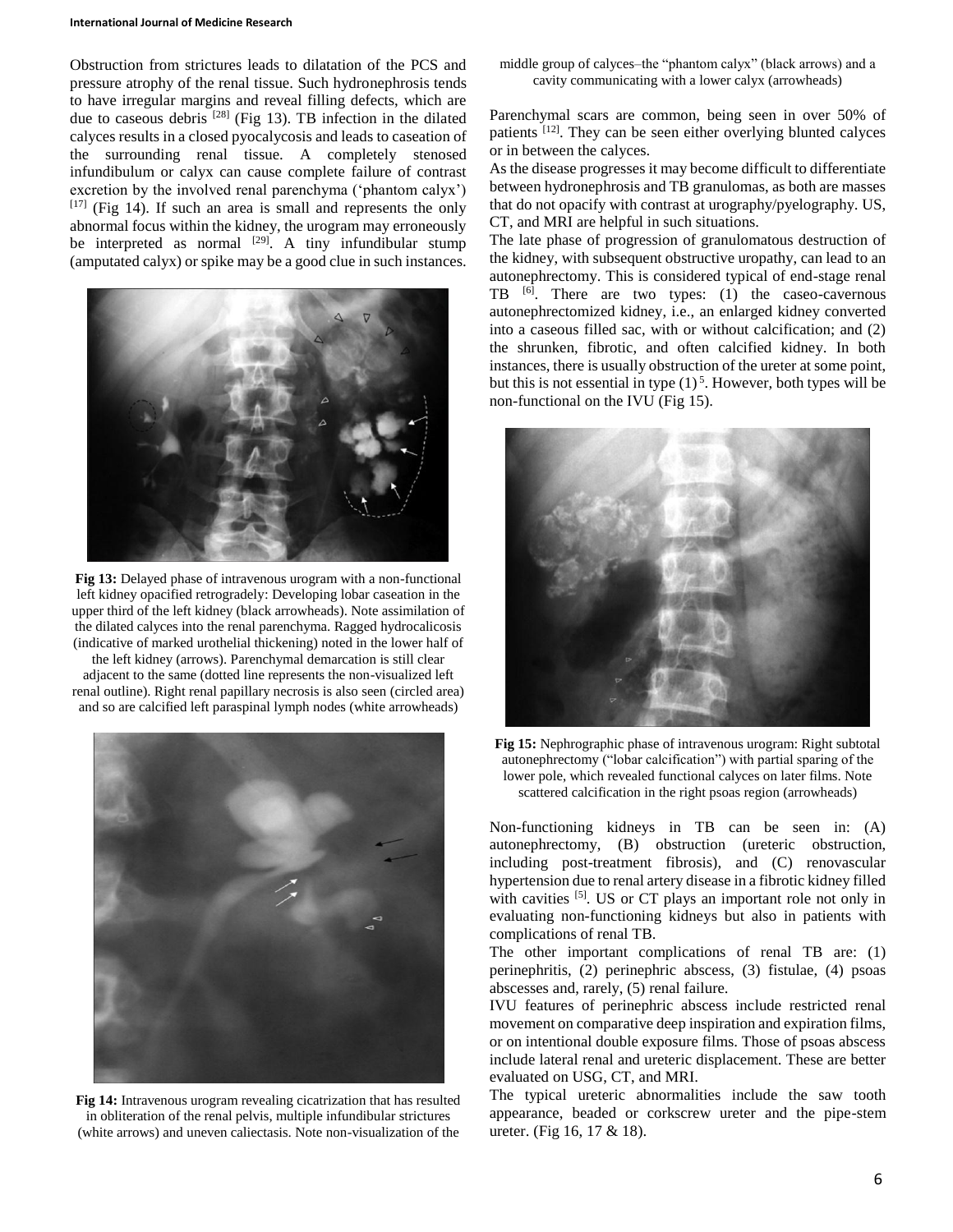

**Fig 16:** Showing the typical saw tooth appearance of the Ureter: Ulcerations causing mucosal irregularities of the ureter



**Fig 17:** Showing beaded ureter: chronic fibrotic ureteric strictures



**Fig 18:** Showing the typical pipe stem ureter: rigid irregular ureter that lacks normal peristaltic movements. Also notable is the distortion amputation and irregularity of the upper pole calyces.

The bladder typically shows the thimble appearance (Fig 19A, 19B)



**Fig 19A:** Showing the typical thimble bladder: diminutive and irregular urinary bladder-simulating a thimble (arrow)



**Fig 19B:** Showing the thimble

#### **3. Conclusion**

Recent revolutionary PCR based technologies such as: a) cartridge based nucleic acid amplification techniques (Gene Xpert) diagnose TB much earlier (including drug sensitivity); within 2 hours, and (b) Line Probe Assay (LPA) systems diagnose TB by 2 days. We have successfully used Gene Xpert test to diagnose extra-pulmonary TB. This has tremendous potential to revolutionize TB, especially MDR TB, management.

Imaging will continue to play a key role, both in the initial diagnosis as well as in the follow-up of patients with GUTB. Diffusion Weighted MRI and other techniques such as MR elastography and USG elastography/tissue strain analytics (including exciting new variants such as acoustic radiation force impulse technology) should prove very useful in the evaluation of the complex changes the kidney undergoes with TB, especially key damaging factors such as fibrosis. These techniques will be useful in the initial diagnosis as well as in the follow-up of these patients, including the assessment of response to treatment and the monitoring of sequelae. Spectral imaging on CT (dual-/tri-/quad-band), when it becomes widely available, should further enhance the diagnostic armamentarium of radiologists investigating this scourge.